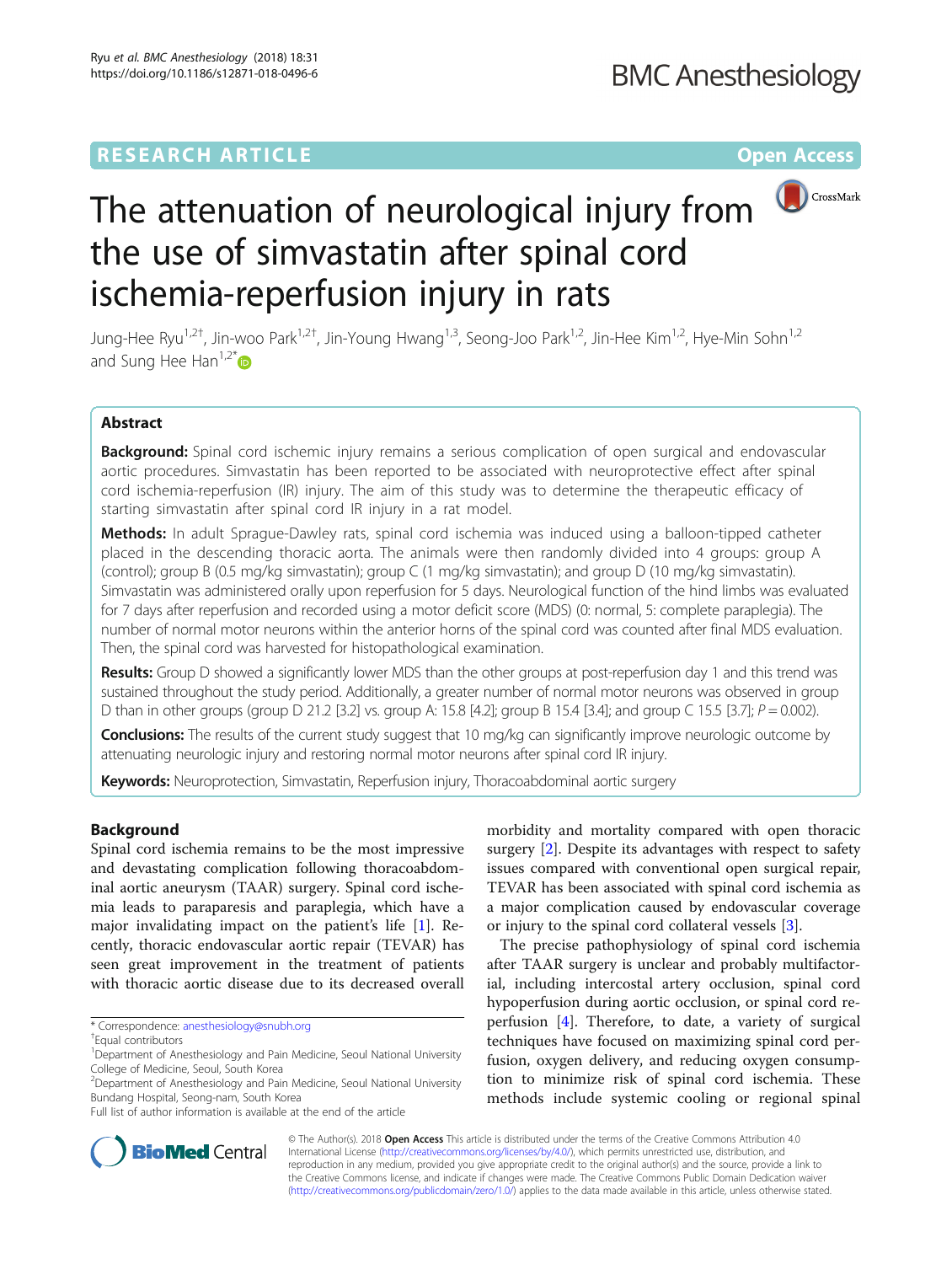cord cooling, cerebrospinal fluid (CSF) drainage, reanastomosis (re-joining) of intercostal arteries, monitoring somatosensory-evoked potentials, and distal aortic perfusion [\[5\]](#page-5-0). Despite various surgical techniques, the complete elimination of spinal cord ischemia remains to be challenging, and the use of medical adjuncts for spinal cord protection may be one of the preventive or management measures of spinal cord ischemia [\[4](#page-5-0)]. Much progress has been made in the development of pharmacologic treatment of patients with spinal cord ischemia to minimize neurologic sequale and improve neurologic prognosis. To be clinically used, however, these neuroprotective drugs require the development of safety and pharmacokinetic profile in humans. Currently, intravenous high dose methylprednisolone remains a widespread option for acute spinal cord ischemia despite its limited efficacy and safety profile [[6\]](#page-5-0).

Simvastatin (Zocor®), a hydroxymethylglutaryl coenzyme-A (HMG-CoA) reductase inhibitor and lipid-lowering drug, has recently been recognized to possess powerful immunomodulatory and anti-inflammatory properties. Extensive studies with various experimental models have established the beneficial effects of simvastatin on ischemicreperfusion (IR) injury in various organs and tissues, including intestine, heart, lungs, liver, and kidneys [[7](#page-5-0)–[11](#page-5-0)]. Additionally, neuroprotective effects of simvastatin have been investigated with preclinical animal models of a variety of neurologic conditions, including stroke, and traumatic brain injury [[12](#page-5-0), [13](#page-5-0)]. The preventive effect of simvastatin on neurologic damage prior to IR injury was demonstrated in a rat spinal cord ischemia model [[14](#page-5-0), [15\]](#page-5-0) but its treatment effect after spinal cord IR injury has not been fully investigated. Post-treatment studies provide greater clinical implications than the pre-treatment study since trauma or injury is unpredictable. Therefore, we hypothesized that simvastatin is able to reduce neurologic injury after spinal cord IR injury. This study was designed to evaluate the treatment effect of simvastatin with various doses on neurologic damage using a rat spinal cord IR injury model.

#### Methods

#### Animal care and preparation

The experimental protocol of this study was approved by the Institutional Animal Care and Use Committee of Seoul National University Bundang Hospital. Animal experiments and care were conducted in compliance with the Guide for the Care and Use of Laboratory Animals, published by the US National Institutes of Health. All animals were kept at room temperature with equal lighting control (12-h light/12-h dark cycle) and all the surgical procedures and post-reperfusion neurological assessment were performed at 10 am.

#### Group assignment

Forty male Sprague-Dawley rats weighing 300 to 350 g aged around 8 weeks were randomly assigned to 1 of the 4 groups before the surgical preparation. 1) A group  $(n = 10)$ : control group with 1 ml of saline; 2) B group  $(n = 10)$ : 0. 5 mg/kg of simvastatin (Zocor®, Merck, Whitehouse Station, USA) mixed with normal saline 1 ml; 3) C group  $(n = 10)$ : 1 mg/kg of simvastatin mixed with normal saline 1 ml; 4) D group ( $n = 10$ ): 10 mg/kg of simvastatin mixed with normal saline 1 ml. Besides the 4 experimental groups, a blank control group without IR injury (sham group,  $n = 10$ ) was added for each experiment. Daily oral administration was performed via oral gavage using a 16-gauge feeding needle immediate after reperfusion injury for 5 days.

#### Anesthesia and surgical preparation

Anesthesia was induced in an acrylic chamber with 5 vol% isoflurane in 100% oxygen. Then, maintenance of anesthesia was done with a facial mask of inhaled 1.0–2. 5 vol% isoflurane and oxygen flow of 2 L/min.

Rats were placed in the supine position and then the hair in the neck and left inguinal area were shaved. The left femoral artery was exposed for the induction of spinal cord ischemia and the tail artery was cannulated with a polyethylene catheter (PE-50) for heparin injection and monitoring of distal arterial pressure. The left carotid artery was cannulated with a 20-gauge catheter (BD Insyte, Becton Dickinson, Sandy, UT, USA) and connected to a saline-filled external blood reservoir to drain blood during the aortic occlusion period.

#### Experimental protocol (spinal cord ischemia)

Spinal cord ischemia was induced using Taira and Marsala's method  $[16]$  $[16]$  $[16]$  by investigators blind to the group assignment. The left femoral artery was cannulated with a 2 Fr Fogarty catheter (Fogarty Arterial Embolectomy Catheter, Edwards Lifesciences, Irvine, CA, USA), a balloon tipped catheter. The catheter was inserted until it was place at descending thoracic aorta and the tip of the catheter was placed the left subclavian artery (about 11 cm from the insertion site). After cannulation, heparin 150 U was injected and the Fogarty catheter balloon was inflated with 0.05 mL of saline. Blood flow from the left carotid artery was simultaneously drained into the external reservoir to prevent proximal hypertension by withdrawing blood during the aortic occlusion. A successful aortic occlusion by the Foarty catheter was confirmed by an immediate and sustained decrease in the tail artery pressure.

After 10 min and 30 s of aortic occlusion, the Forgarty balloon was deflated, and the drained blood was reinfused to the left carotid artery. After finishing the procedure, all catheters were removed and incisions were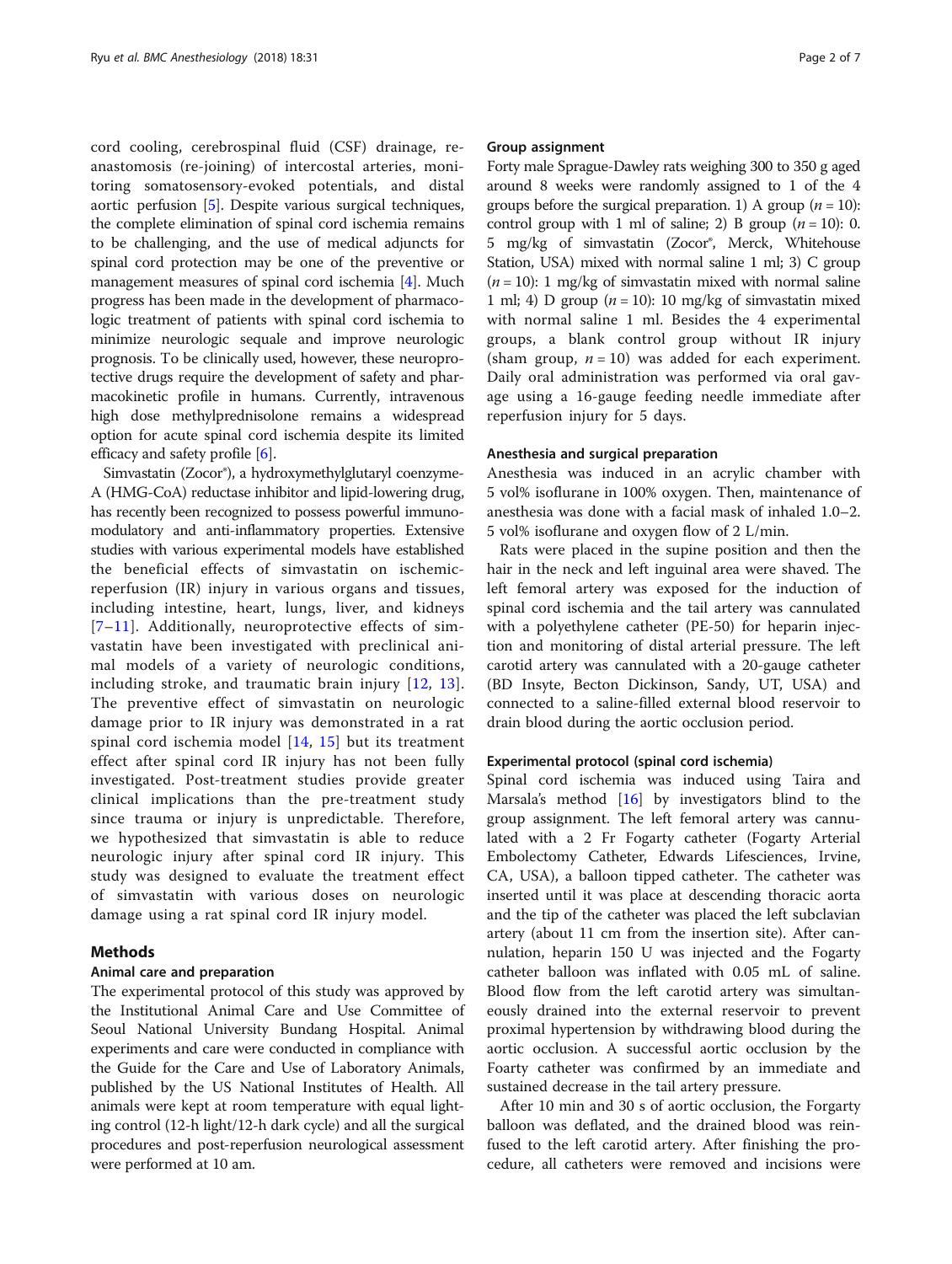closed. The rats were then allowed to recover from anesthesia and returned to their cages.

#### Evaluation of neurobehavioral outcome

Neurological function was evaluated with hind limbs motor function after reperfusion by the observer who was blinded to the group assignments using motor deficit score (MDS) at 8 h, 1, 3, 5, and 7 days after reperfusion.

The MDS is measured as follows:  $0 = normal$ ;  $1 = the$ animal walks normally, but legs are weak, and the animal cannot pull the legs if they are held by the examiner;  $2$  = the animal assumes normal body posture on a flat surface and is able to walk, but there is ataxia or spasticity; 3 = the animal is able to walk on its knuckles, or able to walk on the feet without proper stepping;  $4 =$  the animal drags its legs, but there is movement at the knees; and  $5 =$  the animal drags legs without significant movements in the lower limbs and either spasticity or flaccidity is present [[17](#page-5-0)].

#### Histopathology

After the last neurological examination, spinal cords were excised for histopathological examination. All rats were anesthetized again with mask-delivered isoflurane. The heart was exposed and the right auricle was cut with a 23-gauge needle inserted into the left ventricle. Heparinized saline was transcardially perfused passing through the needle and circulated around the body flowing out through the open right auricle. Spinal cord was separated and fixed in 10% buffered formalin for 24 h and L3–5 spinal cord segments were embedded in paraffin. Transverse sections were cut and stained with hematoxylin and eosin (H & E).

Neuronal injury was evaluated at X 200 magnification by the blinded investigator. Each slide was examined and the number of normal motor neurons in the anterior horn of spinal cord (anterior to a line drawn through the central canal perpendicular to the vertebral axis) was counted to assess the degree of ischemic neuronal injury. The spinal motor neuron with ischemic injury presents characteristic morphological feature of pronounced eosinophil cytoplasm, shrunken cell body, various degree of pericellular edema, and shrunken and darkly pyknotic nucleus. The anterior spinal cord of paraplegic animals was significantly destroyed with normal motor neurons reduced. The number of normal motor neurons was counted in 3 sections for each animal and averaged [\[18](#page-5-0)]. Double counting was avoided by careful examining the continuity of each cell.

#### Statistical analysis

Statistical analysis was performed with the SPSS 21 (IBM Inc., Chicago, IL, USA). The normality of all the

measured data was tested using Shapiro wilk test. Data were presented as mean (SD) or median (interquartile ranges [IQRs]). Repeated-measures ANOVA and posthoc Bonferroni correction was used and, at each time point, MDS and the number of intact motor neuron were compared using Kruskal- Wallis tests followed by the Mann-Whitney U test. A Bonferroni correction was used to adjust type I error rate for multiple comparisons. The Bonferroni-adjusted  $P$  value was obtained by multiplying the unadjusted P value by the number of comparisons (i.e., 4), and was denoted by "corrected P." A corrected P-value of less than 0.05 was considered to indicate statistical significance.

#### Result

#### Neurobehavioral outcome

All animals survived until the final neurological assessment at the 7th day after reperfusion. Hind limbs motor function was evaluated at 8 h, 1 d, 3 d, 5 d, and 7 d after reperfusion using MDS; The MDSs of a sham group  $(n = 10)$  was 0 (0) at each time point. The MDSs of the 4 experimental groups (the control group [group A] and the three treatment groups [group B, c and D] are shown in Table [1.](#page-3-0) When we compared the sham group and the 4 experimental groups, there was significant difference in MDSs at each time point  $(P < 0.001)$ . Repeated measures ANOVA identified that there is a significant effect of time for MDS among the 4 experimental groups ( $P = 0.001$ ). At post-reperfusion 8 h, no significant differences of MDS were observed among the 4 groups (3.5 [1.0] for group A, 3.0 [1.0] for group B, C and D;  $P = 0.846$ ). At post-reperfusion day 1, Group D presented a significantly lower MDS compared with groups A, B, and C  $(3.0 \, [1.0]$  for group A, 3.5  $[1.0]$  for group B, 4.0  $[1.0]$  for group C and 3.0  $[0]$  for group D;  $P = 0.006$ ; this trend was sustained throughout the study period. There has been a significant change in MDS over time for group D (3.0 [1.0] at 8 h, 3.0 [0] at 1 day, 2.5 [1.0] at 3 and 5 day, 2.0 [1.0] at 7 day;  $P = 0.001$ ), whereas no change was observed in MDS overtime for other groups during the study period.

#### Histopathology

The number of normal motor neuron of a sham group  $(n = 10)$  was 35 (3.8) and it was significantly higher than the other groups ( $P < 0.001$  for each comparison). When we compared the control group and the three treatment groups, statistically significant difference was observed in the number of normal motor neuron among the 4 experimental groups. The number of viable motor neuron is significantly higher in group D compared with group A, B and C (group D 21.2 [3.2] vs. group A: 15.8 [4.2]; group B [1](#page-3-0)5.4 [3.4]; and group C 15.5 [3.7];  $P = 0.002$ , Fig. 1).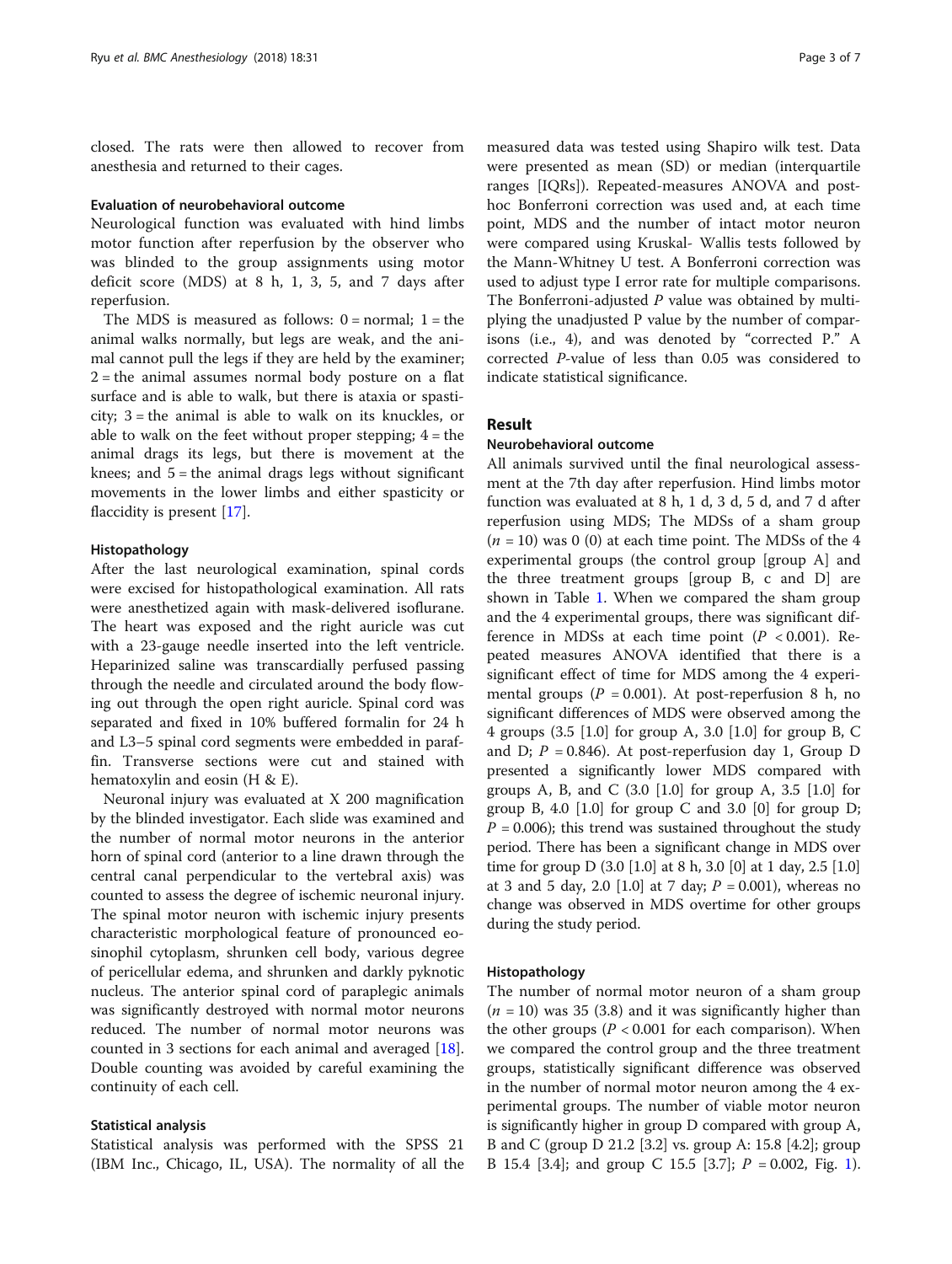<span id="page-3-0"></span>**Table 1** Motor Deficit Score (MDS) of the sham, control and treatment groups

| Time after reperfusion | Group S<br>$(n = 10)$ | Group A<br>$(n = 10)$ | Group B<br>$(n = 10)$ | Group C<br>$(n = 10)$ | Group D<br>$(n = 10)$            | $P$ value |
|------------------------|-----------------------|-----------------------|-----------------------|-----------------------|----------------------------------|-----------|
| 8 h                    | $(0)$ (0) $\P$        | 3.5(1.0)              | 3.0(1.0)              | 3.0(1.0)              | 3.0(1.0)                         | < 0.001   |
| 1 day                  | $(0)$ (0) $\P$        | 3.0(1.0)              | 3.5(1.0)              | 4.0(1.0)              | $3.0(0)^{*}$                     | < 0.001   |
| 3 day                  | $(0)$ 0               | 4.0(1.0)              | 4.0(1.0)              | 4.0(1.0)              | $2.5$ $(1.0)^*$ <sup>+ ‡</sup>   | < 0.001   |
| 5 day                  | $(0)$ (0) $\P$        | 4.0(1.0)              | 4.0(1.0)              | 4.0(1.0)              | $2.5$ $(1.0)^{*}$ <sup>+ +</sup> | < 0.001   |
| 7 day                  | $(0)$ (0) $\P$        | 3.5(1.0)              | 4.0(1.0)              | 4.0(1.0)              | $2.0(1.0)^{*+1}$                 | < 0.001   |

0 = normal; 1 = the animal walks normally, but legs are weak, and the animal cannot pull the legs if they are held by the examiner; 2 = the animal assumes normal body posture on a flat surface and is able to walk, but there is ataxia or spasticity;  $3 =$  the animal is able to walk on its knuckles, or able to walk on the feet without proper stepping; 4 = the animal drags its legs, but there is movement at the knees; and 5 = the animal drags legs without significant movements in the lower limbs and either spasticity or flaccidity is present. Data are presented as median (IQR). Group S: sham group; Group A: control group; Group B: 0.5 mg/kg simvastatin group; Group

C: 1 mg/ kg simvastatin group; Group D: 10 mg/kg simvastatin group

¶: P < 0.001 compared with Group A,B, C and D; \*: P < 0.0125 compared with Group C; †: P < 0.0125 compared with Group B; ‡: P < 0.0125 compared with Group A;

Representative photos from each group are presented in Fig. [2](#page-4-0).

#### **Discussion**

In the present study, we reported the efficacy of simvastatin treatment administered after IR injury, for the first time in the literature. We showed that this simvastatin treatment after IR injury significantly improves the neurological outcome, as demonstrated by MDS and the number of normal motor neurons in a rat spinal cord ischemia model. Moreover, we determined that the most effective dosage of simvastatin treatment is 10 mg/kg simvastatin, which improved the neurologic outcome and increased the number of normal motor neurons in the anterior spinal cord after IR injury of the spinal cord.

Spinal cord injury leads to the loss of motor function in the hind limbs and a decrease in the number of



normal motor neurons, which are closely correlated with the extent of spinal cord ischemia. Therefore, the neuroprotective effect of simvastatin post-treatment after IR injury was accompanied by low MDS and an increased number of normal motor neuron in spinal cord ischemia rats. Hwang et al., [[14\]](#page-5-0) investigated the pre-treatment effect of simvastatin after spinal cord ischemia, showing that 10 mg/kg simvastatin administered orally for 5 days before IR injury improved motor deficit index and preserved normal motor neurons. Gao et al., [\[19,](#page-5-0) [20\]](#page-5-0) verified the molecular mechanism of the simvastatin neuroprotective effect and concluded that simvastatin inhibits neural cell apoptosis and preserved the motor neuron function by autophagy induction. Moreover, Saito et al., [[15\]](#page-5-0) investigated the treatment effect of 10 mg/kg simvastatin on hind limb motor dysfunction at 24 and 48 h after reperfusion in a rat spinal cord ischemia model. The current study investigated best dosage of simvastatin (0.5 mg/kg, 1 mg/kg and 10 mg/kg) as well as its long-term effect (7 days) after reperfusion in a rat spinal cord ischemia model.

In addition to its preventive neuroprotective effect, simvastatin treatment has previously been associated with improved functional neurologic outcome in a stroke model [\[21](#page-5-0), [22](#page-5-0)]. The mechanism of statin's neuroprotective effect after IR injury of the brain has not been fully elucidated to date, but seems to attribute to its anti-inflammatory and antioxidant effect [\[23](#page-5-0)]. These favorable CNS environments may create a potential microenvironment facilitating both regeneration of damaged neurons and remyelination of demyelinated axons after IR injury [\[21](#page-5-0), [22](#page-5-0)]. Post-treatment of atorvastatin was also investigated in efforts to improve the recovery of motor functions after spinal cord injury and the attenuation of early inflammatory events by atorvastatin seemed to reduce secondary injury [[24\]](#page-5-0). On the contrary, a few studies failed to observe the treatment efficacy of simvastatin after cervical or thoracic spinal cord ischemia [\[25,](#page-5-0) [26](#page-5-0)]. The possible explanation of these differences may be explained by the degree of severity of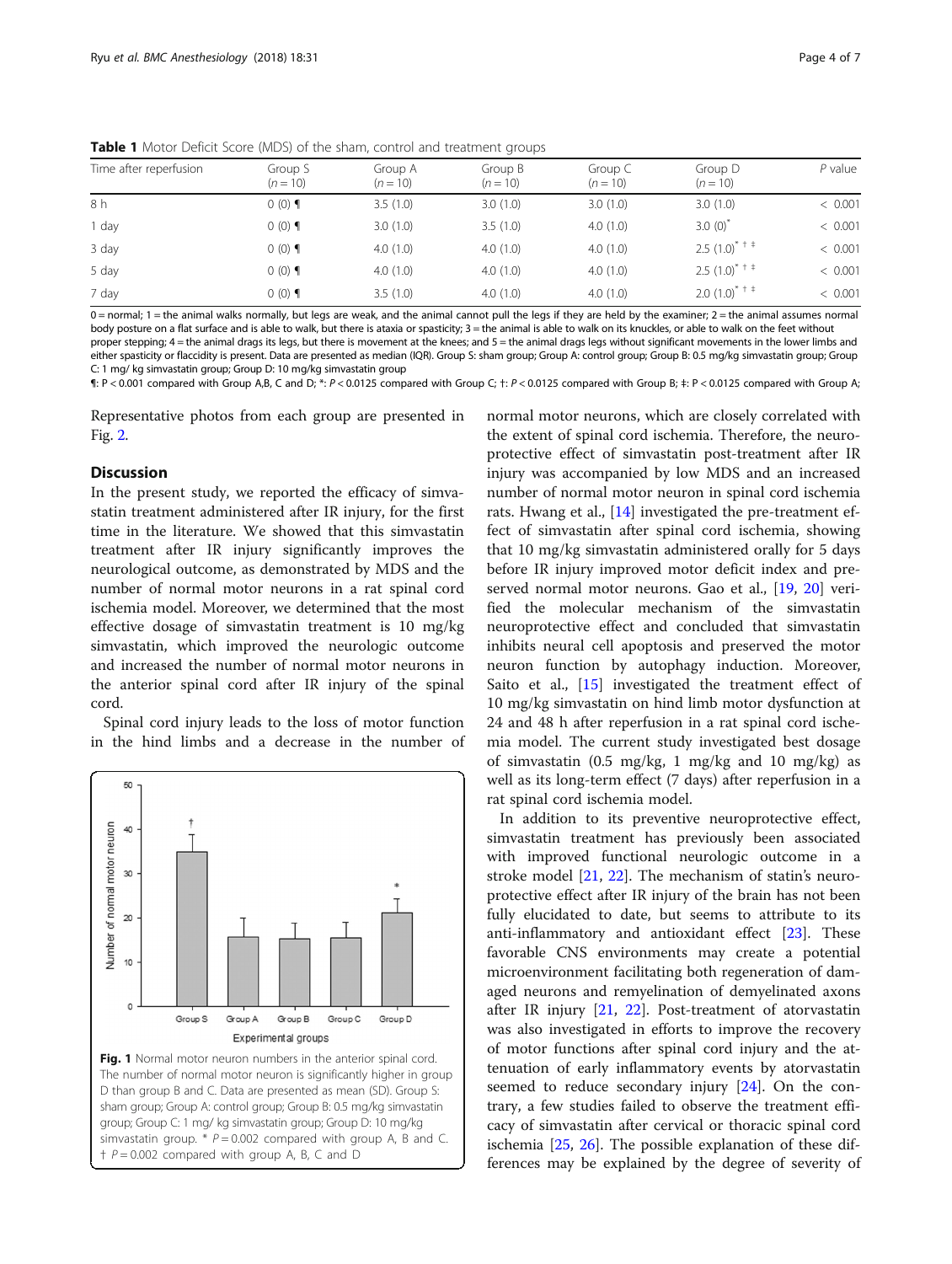<span id="page-4-0"></span>

spinal cord ischemia, since these two studies used direct traumatic or contusion spinal cord ischemia model rather than an IR injury model.

The mechanism of IR injury includes damage induced by both ischemia and reperfusion. During the ischemic phase, inadequate oxygen supply and accumulation of toxic metabolites result in neuronal necrosis [[27\]](#page-5-0). During the reperfusion stage, re-establishment of oxygen supply causes reactive oxygen species (ROS) formation and subsequent re-established blood supply facilitates neutrophils recruitment with immunologic cascade. During this process, various cytokines and growth factors aggravate tissue damage [[27\]](#page-5-0). Therefore, pharmacological treatment of IR injury can prevent ischemic injury as well as the production of ROS with inflammatory cytokine. The mechanisms of neuroprotective effect of simvastatin after IR injury are not well recognized, but may be explained by anti-inflammatory effect, antioxidant effect, and vascular actions. First, simvastatin modulates endothelial nitric oxide synthase (eNOS), which improves cerebral blood flow in cells [\[28,](#page-5-0) [29](#page-6-0)]. Second, simvastatin has been known to reduce vascular inflammation, oxidative stress, and cytokine responses that occur during ischemia and reperfusion by reducing the induction of inducible nitric oxide synthase (iNOS), interleukin-1, and tumor necrosis factor-α in astrocytes and macrophages [\[30](#page-6-0), [31](#page-6-0)].

Simvastatin was chosen for this study since simvastatin has a superior neuroprotective property compared with other statins due to a greater lipophilic property and more capability of crossing blood brain barrier [\[22\]](#page-5-0). The result of this study suggested that post-conditioning with 10 mg/kg simvastatin was neuroprotective after spinal cord IR injury, whereas 0.5 mg/kg and 1 mg/kg were not effective for the restoration of motor function. Simvastatin 0.5 mg/kg was based on the upper limit of 40 mg/ day, considering its absorbed fraction (60–80%) and bioavailability (5%) with oral administration [[32\]](#page-6-0). Simvastatin 1 mg/kg corresponds to 60–80 mg/day for the treatment of stroke patients [\[33](#page-6-0)]. Ischemic tolerance

may vary depending on the species and brain region [[34](#page-6-0)] and 10 mg/kg simvastatin was demonstrated to have preventive effect after IR injury of the spinal cord [[14](#page-5-0), [15\]](#page-5-0), lung [\[8](#page-5-0)] and intestine [\[10](#page-5-0)]. Further studies are necessary to determine the optimal dosage for the application of human spinal cord IR injury.

This is the first in vivo experiment of simvastatin treatment after spinal cord IR injury with respect to the restoration of motor neuron and its function in a rat model. However, this has a few limitations to be considered. First, the result of this study suggested the neurologic outcome without the elucidation of the associated pathway or receptor. The mechanisms underlying the above-mentioned effects have not been fully elucidated and its anti-inflammatory, antioxidant effect and vascular actions seems to be responsible for this finding [[28](#page-5-0)– [31\]](#page-6-0). Second, larger doses could be necessary to reveal the optimal doses. The safe dose range was explored by administrating various doses to a healthy sham animal before the study. In a pilot study, 50 mg/kg was administered to the sham animal but some non-specific negative effects such as weight loss were found without histological change in spinal cord. Thus, simvastatin within the dosage range from the previous pilot study was tried in the current study. Further study is needed to determine the optimal dosage for the application of human spinal cord IR injury. Third, this therapeutic treatment of simvastatin was effective in rats when administered immediately after spinal cord ischemia. However, further studies are needed to better determine whether this treatment may be amenable for treating human patients.

#### Conclusion

In summary, 10 mg/kg simvastatin treatment administered after spinal cord IR injury significantly improved the neurobehavioral outcome and preserved normal motor neuron in rats. The present findings suggest that simvastatin may be a promising therapeutic agent for the treatment of spinal cord IR injury.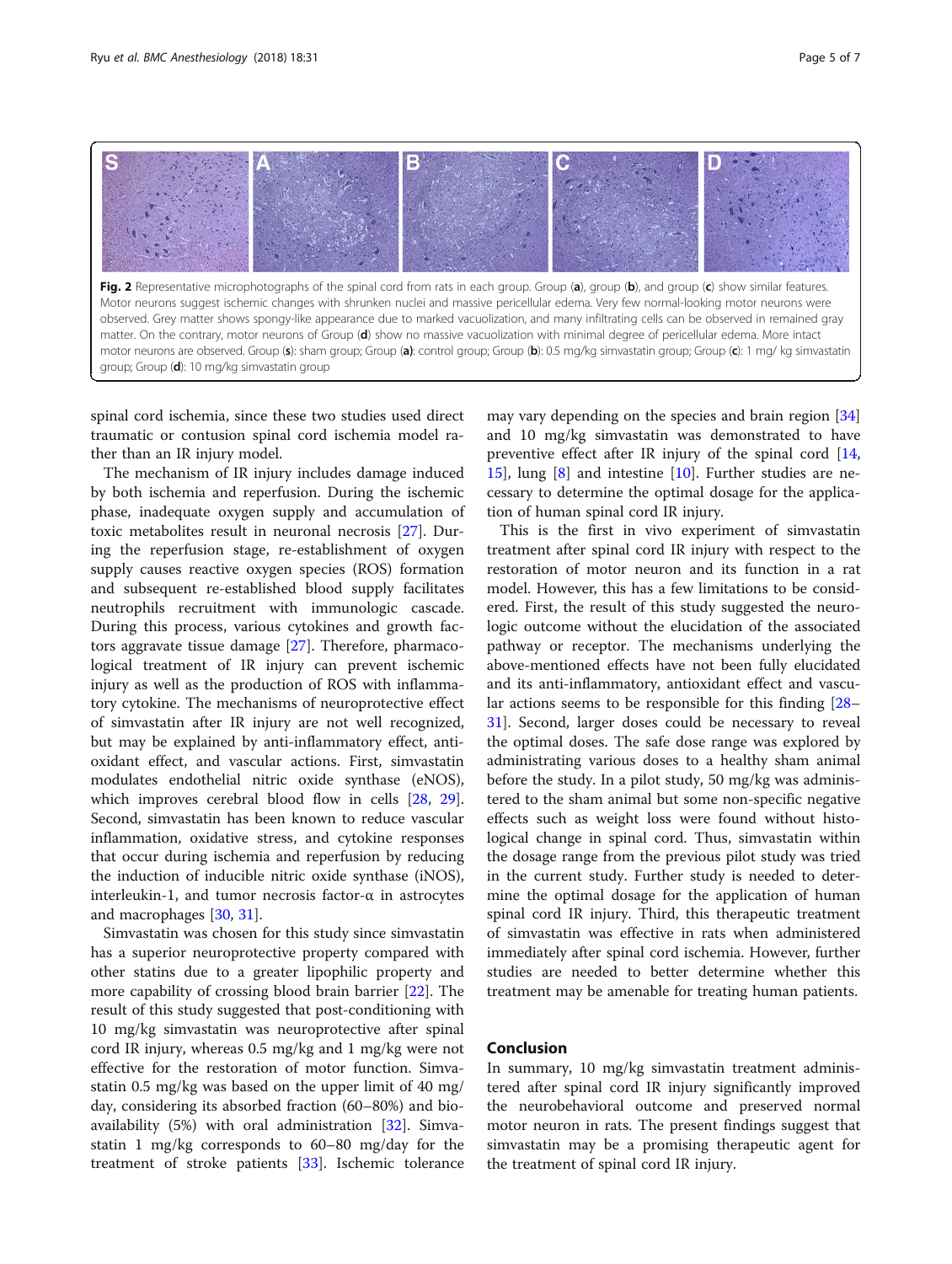#### <span id="page-5-0"></span>Abbreviations

CSF: Cerebrospinal fluid; eNOS: Endothelial nitric oxide synthase; H & E: Hematoxylin and eosin; HMG-CoA: Hydroxymethylglutaryl coenzyme-A; iNOS: Inducible nitric oxide synthase; IR: Ischemia-reperfusion injury; MDS: Motor deficit score; ROS: Reactive oxygen species; TAAR: Thoracoabdominal aortic aneurysm; TEVAR: thoracic endovascular aortic repair

#### Acknowledgements

Not applicable.

#### Funding

This study was supported by the Seoul National University Bundang Hospital research fund (042011006 to S.H Han).

#### Availability of data and materials

The datasets generated and analyzed during the current study are available from the corresponding author on reasonable request.

#### Authors' contributions

JHR, JWP, HMS and SHH conceived of the study, participated in its design and coordination, and helped to draft the manuscript. HMS, JYH, SJP and SHH participated in experiments and data acquisition. JYH and JH Kim performed the statistical analysis. SHH participated as the corresponding author, obtained funding, and supervised the overall study. All authors contributed to the manuscript, and have read and approved of the final version.

#### Ethics approval and consent to participate

The protocol of this study was approved by institutional animal care and use committee (IACUC) of Seoul National University Bundang Hospital (No BA1204–103/030–01).

#### Consent for publication

Not applicable.

#### Competing interests

The authors declare that they have no competing interests.

#### Publisher's Note

Springer Nature remains neutral with regard to jurisdictional claims in published maps and institutional affiliations.

#### Author details

<sup>1</sup>Department of Anesthesiology and Pain Medicine, Seoul National University College of Medicine, Seoul, South Korea. <sup>2</sup>Department of Anesthesiology and Pain Medicine, Seoul National University Bundang Hospital, Seong-nam, South Korea. <sup>3</sup>Department of Anesthesiology and Pain Medicine, SNU-SMG hospital, Seoul, South Korea.

#### Received: 17 August 2017 Accepted: 20 March 2018 Published online: 27 March 2018

#### References

- 1. Panthee N, Ono M. Spinal cord injury following thoracic and thoracoabdominal aortic repairs. Asian cardiovasc thorac ann. 2015;23(2):235–46.
- Jonker FH, Trimarchi S, Verhagen HJ, Moll FL, Sumpio BE, Muhs BE. Meta-analysis of open versus endovascular repair for ruptured descending thoracic aortic aneurysm. J Vasc Surg. 2010;51(4):1026–32. 1032 e1021-1032 e1022
- Ullery BW, Wang GJ, Low D, Cheung AT. Neurological complications of thoracic endovascular aortic repair. Semin Cardiothorac Vasc Anesth. 2011; 15(4):123–40.
- 4. Dias-Neto M, Reis PV, Rolim D, Ramos JF, Teixeira JF, Sampaio S. Strategies to prevent TEVAR-related spinal cord ischemia. Vascular. 2017;25(3):307–15.
- 5. Bicknell CD, Riga CV, Wolfe JH. Prevention of paraplegia during thoracoabdominal aortic aneurysm repair. Eur J Vasc Endovasc Surg. 2009; 37(6):654–60.
- Pereira JE, Costa LM, Cabrita AM, Couto PA, Filipe VM, Magalhaes LG, Fornaro M, Di Scipio F, Geuna S, Mauricio AC, et al. Methylprednisolone fails to improve functional and histological outcome following spinal cord injury in rats. Exp Neurol. 2009;220(1):71–81.
- 7. Bao N, Ushikoshi H, Kobayashi H, Yasuda S, Kawamura I, Iwasa M, Yamaki T, Sumi S, Nagashima K, Aoyama T, et al. Simvastatin reduces myocardial infarct size via increased nitric oxide production in normocholesterolemic rabbits. J Cardiol. 2009;53(1):102–7.
- 8. Pirat A, Zeyneloglu P, Aldemir D, Yucel M, Ozen O, Candan S, Arslan G. Pretreatment with simvastatin reduces lung injury related to intestinal ischemia-reperfusion in rats. Anesth Analg. 2006;102(1):225–32.
- 9. Lai IR, Chang KJ, Tsai HW, Chen CF. Pharmacological preconditioning with simvastatin protects liver from ischemia-reperfusion injury by heme oxygenase-1 induction. Transplantation. 2008;85(5):732–8.
- 10. Slijper N, Sukhotnik I, Chemodanov E, Bashenko Y, Shaoul R, Coran AG, Mogilner J. Effect of simvastatin on intestinal recovery following gut ischemia-reperfusion injury in a rat. Pediatr Surg Int. 2010;26(1):105–10.
- 11. Todorovic Z, Nesic Z, Stojanovic R, Basta-Jovanovic G, Radojevic-Skodric S, Velickovic R, Chatterjee PK, Thiemermann C, Prostran M. Acute protective effects of simvastatin in the rat model of renal ischemia-reperfusion injury: it is never too late for the pretreatment. J Pharmacol Sci. 2008;107(4):465–70.
- 12. Balduini W, De Angelis V, Mazzoni E, Cimino M. Simvastatin protects against long-lasting behavioral and morphological consequences of neonatal hypoxic/ischemic brain injury. Stroke. 2001;32(9):2185–91.
- 13. Mahmood A, Goussev A, Kazmi H, Qu C, Lu D, Chopp M. Long-term benefits after treatment of traumatic brain injury with simvastatin in rats. Neurosurgery. 2009;65(1):187–91. discussion 191-182
- 14. Hwang J, Han JI, Han S. Effect of pretreatment with simvastatin on spinal cord ischemia-reperfusion injury in rats. J Cardiothorac Vasc Anesth. 2013;27(1):79–85.
- 15. Saito T, Tsuchida M, Umehara S, Kohno T, Yamamoto H, Hayashi J. Reduction of spinal cord ischemia/reperfusion injury with simvastatin in rats. Anesth Analg. 2011;113(3):565–71.
- 16. Taira Y, Marsala M. Effect of proximal arterial perfusion pressure on function, spinal cord blood flow, and histopathologic changes after increasing intervals of aortic occlusion in the rat. Stroke. 1996;27(10):1850–8.
- 17. Kanellopoulos GK, Kato H, Hsu CY, Kouchoukos NT. Spinal cord ischemic injury. Development of a new model in the rat. Stroke. 1997;28(12):2532–8.
- 18. Umehara S, Goyagi T, Nishikawa T, Tobe Y, Masaki Y. Esmolol and landiolol, selective beta1-adrenoreceptor antagonists, provide neuroprotection against spinal cord ischemia and reperfusion in rats. Anesth Analg. 2010; 110(4):1133–7.
- 19. Gao K, Shen Z, Yuan Y, Han D, Song C, Guo Y, Mei X. Simvastatin inhibits neural cell apoptosis and promotes locomotor recovery via activation of Wnt/beta-catenin signaling pathway after spinal cord injury. J Neurochem. 2016;138(1):139–49.
- 20. Gao K, Wang G, Wang Y, Han D, Bi J, Yuan Y, Yao T, Wan Z, Li H, Mei X. Neuroprotective effect of simvastatin via inducing the autophagy on spinal cord injury in the rat model. Biomed Res Int. 2015;2015:260161.
- 21. Chen J, Zhang ZG, Li Y, Wang Y, Wang L, Jiang H, Zhang C, Lu M, Katakowski M, Feldkamp CS, et al. Statins induce angiogenesis, neurogenesis, and synaptogenesis after stroke. Ann Neurol. 2003;53(6):743–51.
- 22. Karki K, Knight RA, Han Y, Yang D, Zhang J, Ledbetter KA, Chopp M, Seyfried DM. Simvastatin and atorvastatin improve neurological outcome after experimental intracerebral hemorrhage. Stroke. 2009;40(10):3384–9.
- 23. Pannu R, Barbosa E, Singh AK, Singh I. Attenuation of acute inflammatory response by atorvastatin after spinal cord injury in rats. J Neurosci Res. 2005; 79(3):340–50.
- 24. Pannu R, Christie DK, Barbosa E, Singh I, Singh AK. Post-trauma Lipitor treatment prevents endothelial dysfunction, facilitates neuroprotection, and promotes locomotor recovery following spinal cord injury. J Neurochem. 2007;101(1):182–200.
- 25. Lee JH, Tigchelaar S, Liu J, Stammers AM, Streijger F, Tetzlaff W, Kwon BK. Lack of neuroprotective effects of simvastatin and minocycline in a model of cervical spinal cord injury. Exp Neurol. 2010;225(1):219–30.
- 26. Mann CM, Lee JH, Hillyer J, Stammers AM, Tetzlaff W, Kwon BK. Lack of robust neurologic benefits with simvastatin or atorvastatin treatment after acute thoracic spinal cord contusion injury. Exp Neurol. 2010;221(2):285–95.
- 27. Zhu P, Li JX, Fujino M, Zhuang J, Li XK. Development and treatments of inflammatory cells and cytokines in spinal cord ischemia-reperfusion injury. Mediat Inflamm. 2013;2013:701970.
- 28. Endres M, Laufs U, Huang Z, Nakamura T, Huang P, Moskowitz MA, Liao JK. Stroke protection by 3-hydroxy-3-methylglutaryl (HMG)-CoA reductase inhibitors mediated by endothelial nitric oxide synthase. Proc Natl Acad Sci U S A. 1998;95(15):8880–5.